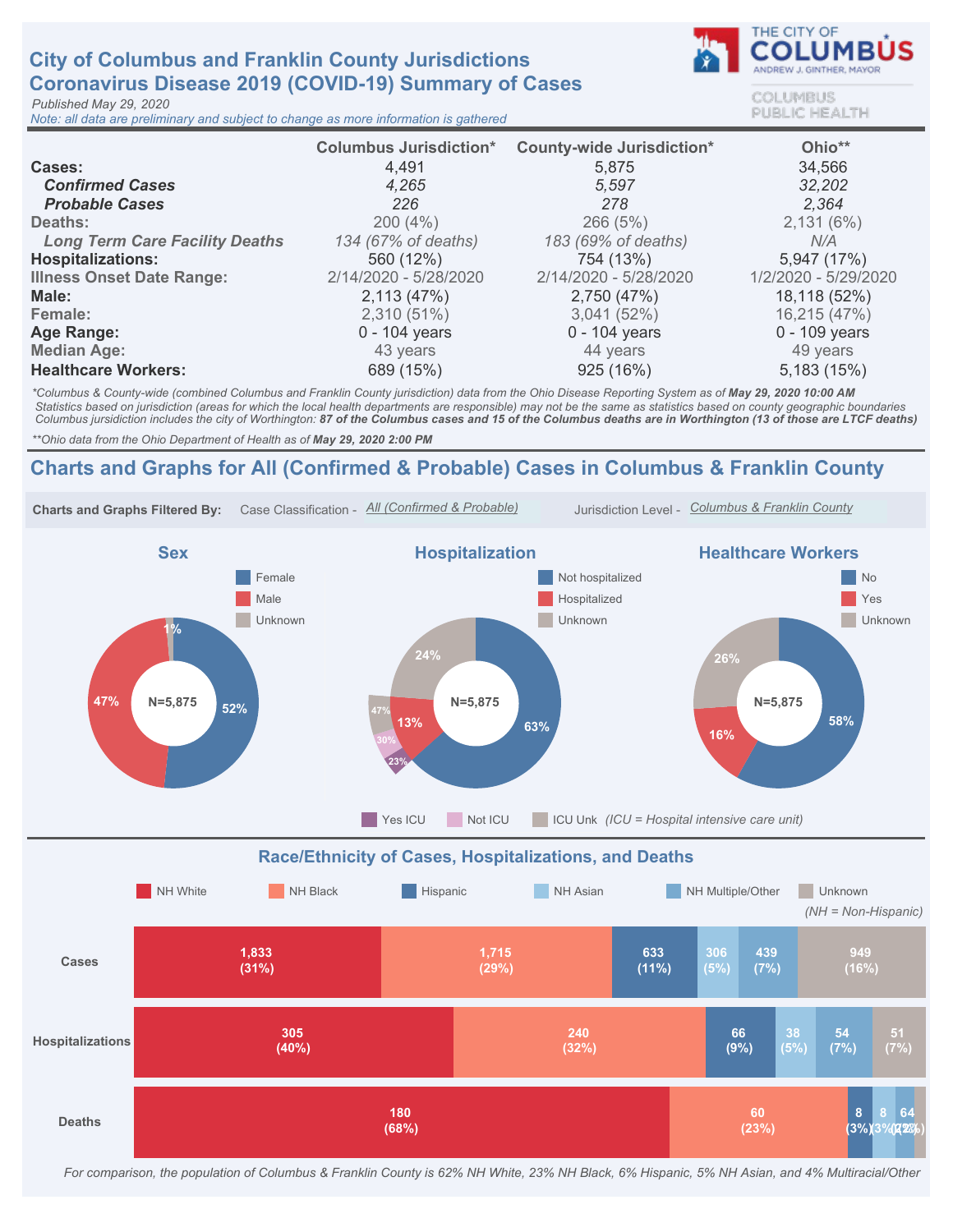# **City of Columbus and Franklin County Jurisdictions** Coronavirus Disease 2019 (COVID-19) Summary of Cases

(page 2) Published May 29, 2020

Note: all data are preliminary and subject to change as more information is gathered



#### Age of All (Confirmed & Probable) Cases in Columbus & Franklin County (N=5,873\*)



#### Epi Curve: All (Confirmed & Probable) Cases in Columbus & Franklin County by Onset Date (N=4,070\*\*)



#### Newly-Reported All (Confirmed & Probable) Cases in Columbus & Franklin County (N=5,838\*\*\*)



\*\*\*Includes cases reported through yesterday - today's cases not shown due to incompleteness Note: As of 4/8/2020, probable cases of COVID-19 are reportable in addition to confirmed cases COLUMBUS PUBLIC HEALTH

THE CITY OF